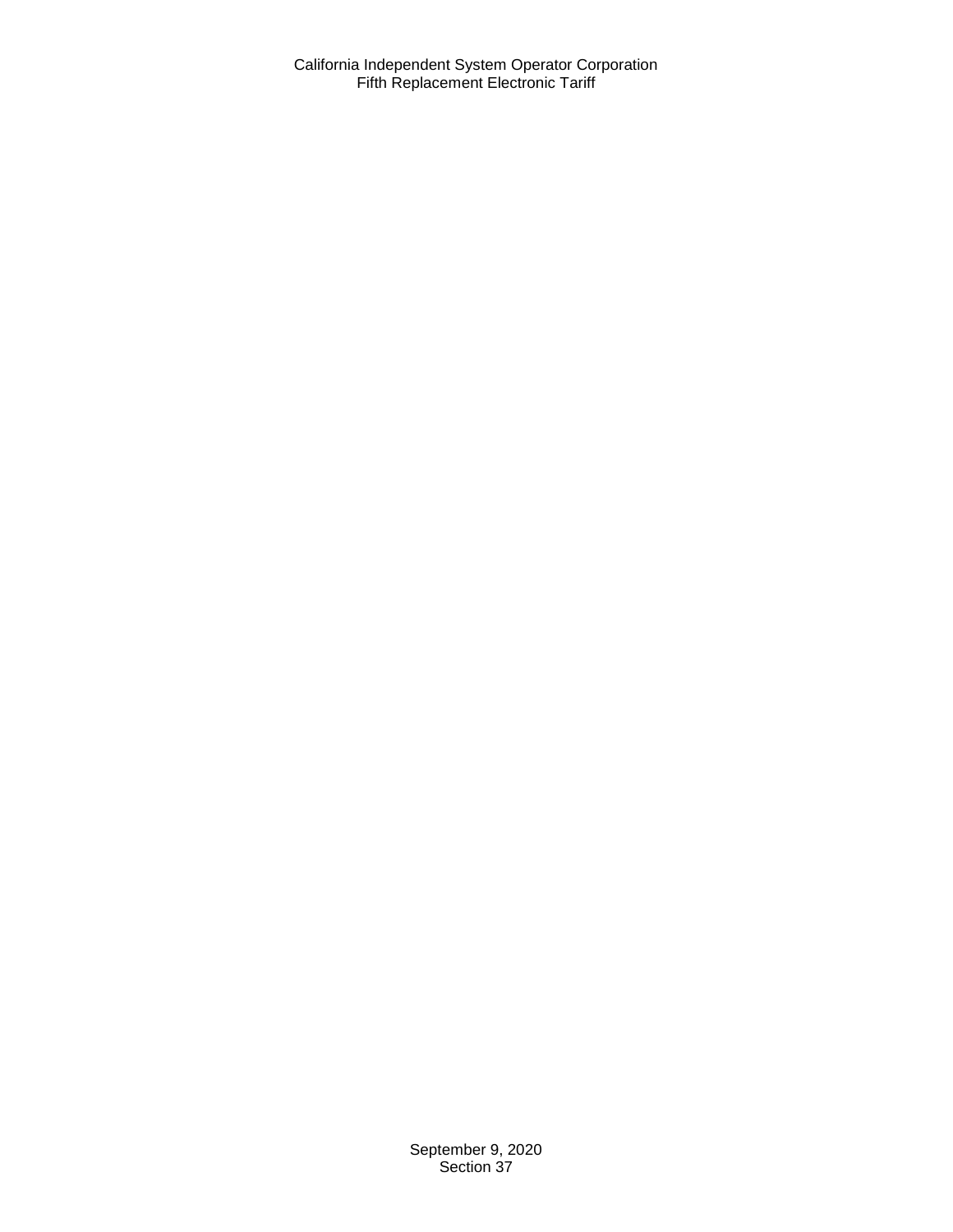#### <span id="page-2-0"></span>**37. Rules of Conduct**

## <span id="page-2-1"></span>**37.1 Objectives, Definitions, and Scope**

#### <span id="page-2-2"></span>**37.1.1 Purpose**

Section 37 sets forth the guiding principles for participation in the markets administered by the CAISO. The specified Rules of Conduct are intended to provide fair notice to Market Participants of the conduct expected of them, to provide an environment in which all parties may participate on a fair and equal basis, to redress instances of gaming and other instances of anticompetitive behavior, and thereby to foster confidence of Market Participants, ratepayers and the general public in the proper functioning of the CAISO markets.

#### <span id="page-2-3"></span>**37.1.2 Objectives**

The objectives of this CAISO Tariff are to:

- (a) Provide clear Rules of Conduct specifying the behavior expected of Market Participants; and
- (b) Establish in advance the Sanctions and other potential consequences for violation of the specified Rules of Conduct.

#### <span id="page-2-4"></span>**37.1.3 Application of Other Remedies**

The activities and remedies authorized under this Section 37 are in addition to any other actions or relief that may be available to the CAISO elsewhere in the CAISO Tariff or under law, regulation or order. Nothing in this Section 37 limits or should be construed to limit the right of the CAISO to take action or seek relief otherwise available to it, and such action or relief may be pursued in addition to the action or relief specified in this Section 37.

#### <span id="page-2-5"></span>**37.1.4 [Not Used]**

#### <span id="page-2-6"></span>**37.1.5 Administration**

The CAISO shall administer the following Rules of Conduct specified herein: Section 37.4.1, Section 37.4.2, Section 37.5.2, Section 37.6.1, Section 37.6.2, and Section 37.6.3. FERC shall administer the following Rules of Conduct specified herein: Section 37.2.1, Section 37.2.3, Section 37.2.4, and Section 37.3.1.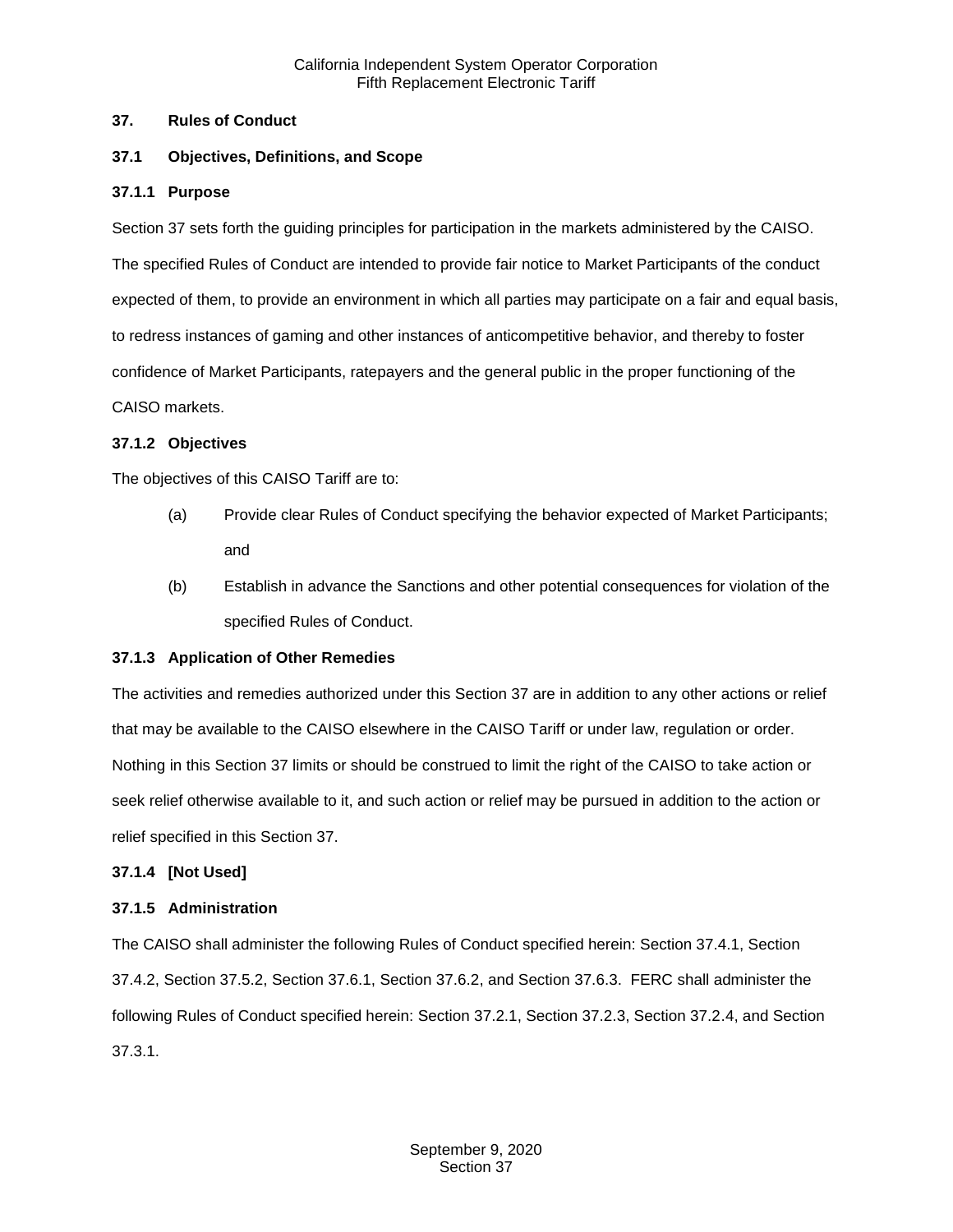## <span id="page-3-0"></span>**37.2 Comply with Operating Instructions**

## <span id="page-3-1"></span>**37.2.1 Compliance with Orders Generally**

# **37.2.1.1 Expected Conduct**

Market Participants must comply with Operating Instructions issued by the CAISO as authorized under the CAISO Tariff. Deviation from an ADS Dispatch Instruction shall not constitute a violation of this Section 37.2.1.1. A Market Participant's failure to obey an Operating Instruction containing multiple instructions to address a specific operating condition will result in a single violation of Section 37.2. If some limitation prevents the Market Participant from fulfilling the action requested by the CAISO then the Market Participant must promptly and directly communicate the nature of any such limitation to the CAISO, pursuant to Section 4.2.1.

# **37.2.1.2 [Not Used]**

# <span id="page-3-2"></span>**37.2.2 [Not Used]**

**37.2.2.1 [Not Used]**

**37.2.2.2 [Not Used]**

# <span id="page-3-3"></span>**37.2.3 Operations and Maintenance Practices**

## **37.2.3.1 Expected Conduct**

Market Participants shall undertake such operating and maintenance practices as necessary to avoid contributing to a major Outage or prolonging response time to a major Outage. For the purposes of this Section 37.2.3.1, a major Outage is an Outage that affects at least ten (10) percent of the Load served by the Distribution System of a UDC or any Outage that results in major damage to the CAISO Controlled Grid or to the health and safety of personnel.

## **37.2.3.2 [Not Used]**

## <span id="page-3-4"></span>**37.2.4 Resource Adequacy Availability**

## **37.2.4.1 Expected Conduct**

Subject to Section 40, a Market Participant shall start a Generating Unit listed as a Resource Adequacy Resource and bring it on-line and/or available consistent with a DAM or RUC commitment or Real-Time Dispatch Instructions and once started up, shall not shut down a Generating Unit listed as a Resource Adequacy Resource in a manner that is inconsistent with a DAM or RUC commitment or Real-Time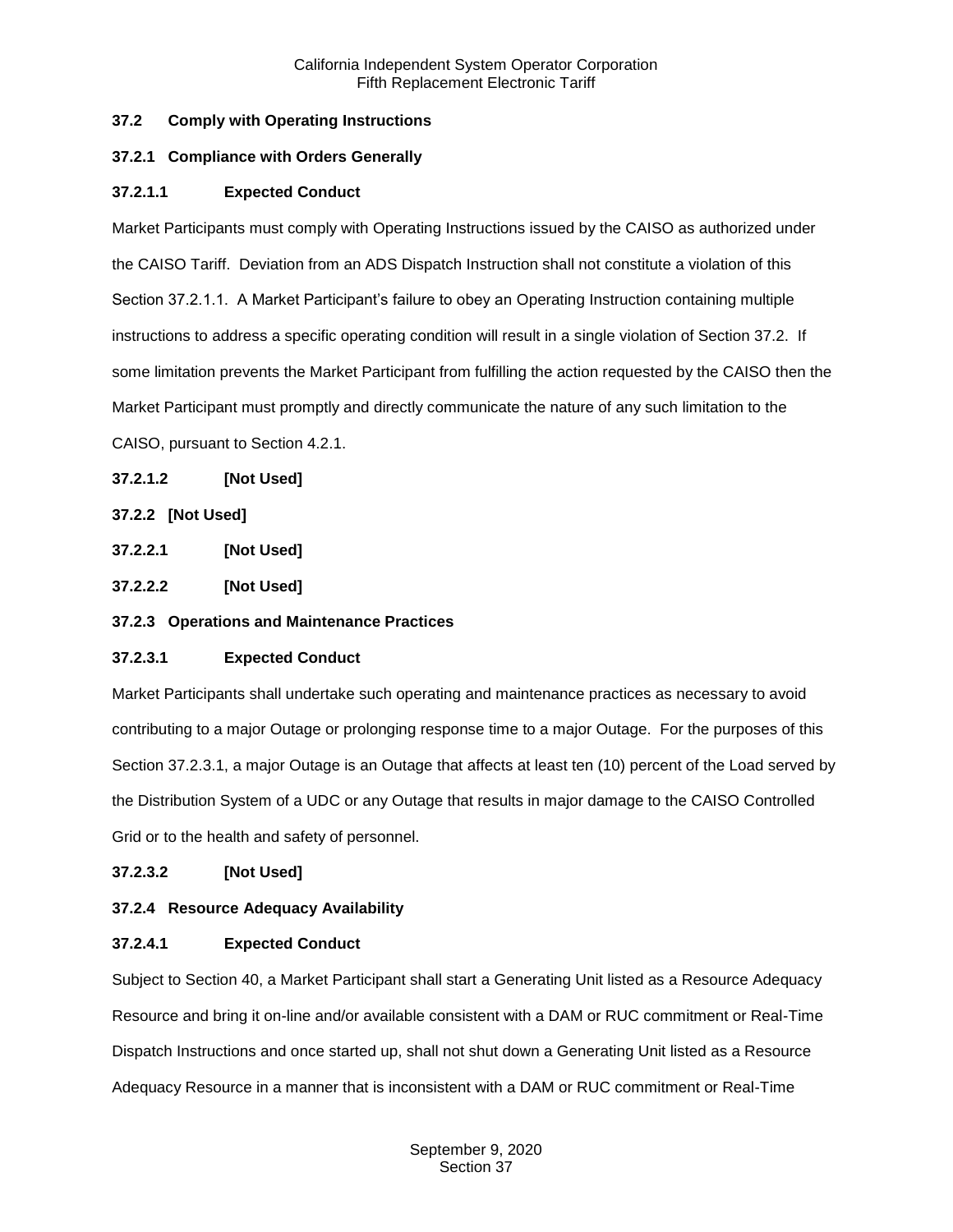Dispatch Instructions, unless the CAISO releases the Generating Unit after the RUC process is completed, or a derate or Outage prevents the Generating Unit from being on-line and available.

# **37.2.4.2 [Not Used]**

## <span id="page-4-0"></span>**37.2.5 [Not Used]**

- <span id="page-4-1"></span>**37.2.6 [Not Used]**
- <span id="page-4-2"></span>**37.3 Submit Feasible Bids and Submissions to Self-Provide**

# <span id="page-4-3"></span>**37.3.1 Bidding Generally**

# **37.3.1.1 Expected Conduct**

Market Participants must submit Bids for Energy, RUC Capacity and Ancillary Services and Submissions to Self-Provide an Ancillary Service from resources that are reasonably expected to be available and capable of performing at the levels specified in the Bid, and to remain available and capable of so performing based on all information that is known to the Market Participant or should have been known to the Market Participant at the time of submission. Intertie Schedules in the RTM for import or export Energy are not subject to the foregoing requirement, but failure to deliver on such Intertie Schedules in the RTM can be subject to referral by DMM under Section 11.1, Appendix P.

## **37.3.2.1 [Not Used]**

## <span id="page-4-4"></span>**37.3.2 Exceptions**

The submission of a Bid or of a Submission to Self-Provide Ancillary Services that causes, or that the CAISO expects to cause Congestion shall not, by itself, constitute a violation of Section 37.3.1.

# <span id="page-4-5"></span>**37.4 Comply with Available Reporting Requirements**

## <span id="page-4-6"></span>**37.4.1 Reporting Availability**

# **37.4.1.1 Expected Conduct**

A Market Participant shall notify the CAISO Control Center of any Outage reportable pursuant to Section 9.3.10.3.1 of a Generating Unit subject to Section 4.6 within sixty (60) minutes after the Outage is discovered.

## **37.4.1.2 Sanctions**

A "violation" for purposes of this Section shall mean each failure to notify the CAISO Control Center about an Outage of a Generating Unit within sixty (60) minutes after the Outage is discovered, as required by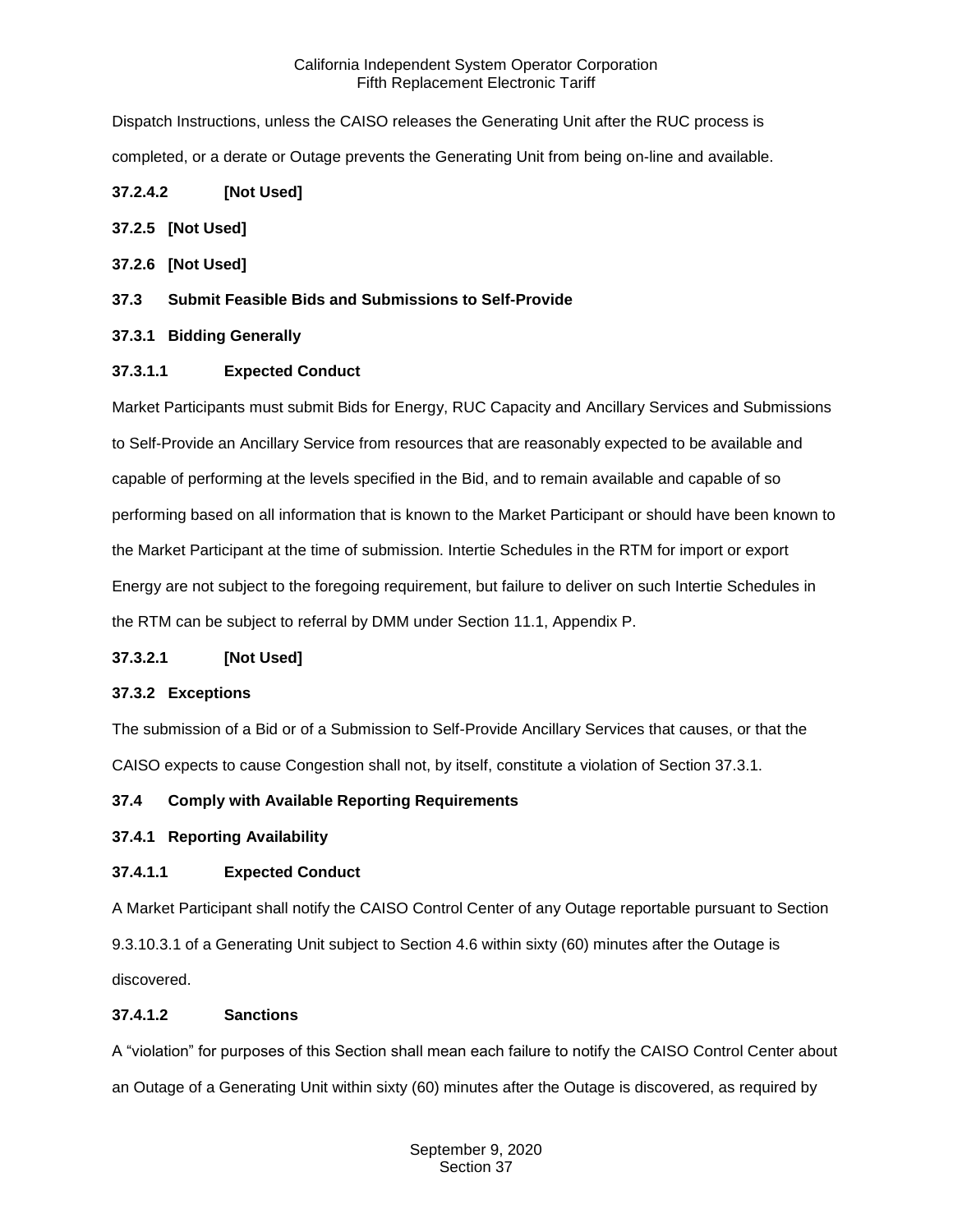Section 37.4.1, except that (a) for each Generating Unit, the first such failure in a calendar month shall not constitute a violation, and (b) for each Generating Unit, multiple failures in the same calendar day shall constitute a single violation. The Sanctions for a violation of Section 37.4.1 shall be as follows:

- (a) for each Generating Unit that is the subject of a violation, the Sanction for the first violation in a calendar month shall be a warning letter;
- (b) for each Generating Unit that is the subject of a violation, the Sanction for the second and subsequent violations in a calendar month will be a financial penalty, as follows:
	- (i) if the Generating Unit has not been the subject of a financial penalty for a previous violation within twelve (12) months of the instant violation, the Sanction will be \$1,000;
	- (ii) if the Generating Unit has been the subject of one financial penalty for a previous violation within twelve (12) months of the instant violation, the Sanction will be \$2,000;
	- (iii) if the Generating Unit has been the subject of two or more financial penalties for previous violations within twelve (12) months of the instant violation, the Sanction will be \$5,000.

# <span id="page-5-0"></span>**37.4.2 Scheduling and Final Approval of Outages**

# **37.4.2.1 Expected Conduct**

A Market Participant shall not undertake an Outage except as approved by the CAISO in accordance with Section 9.3.2, Section 9.3.9, and Section 9.3.6.7. A Market Participant shall not commence any Outage without obtaining final approval from the CAISO Control Center in accordance with Sections 9.3.9 and 9.3.10.

## **37.4.2.2 Sanctions**

The Sanctions for a violation of Section 37.4.2 shall be as follows: for the first violation within a rolling twelve (12) month period, \$5,000; for subsequent violations within a rolling twelve (12) month period, \$10,000. A "violation" shall mean each Outage undertaken for which all required approvals were not obtained.

# <span id="page-5-1"></span>**37.4.3 [Not Used]**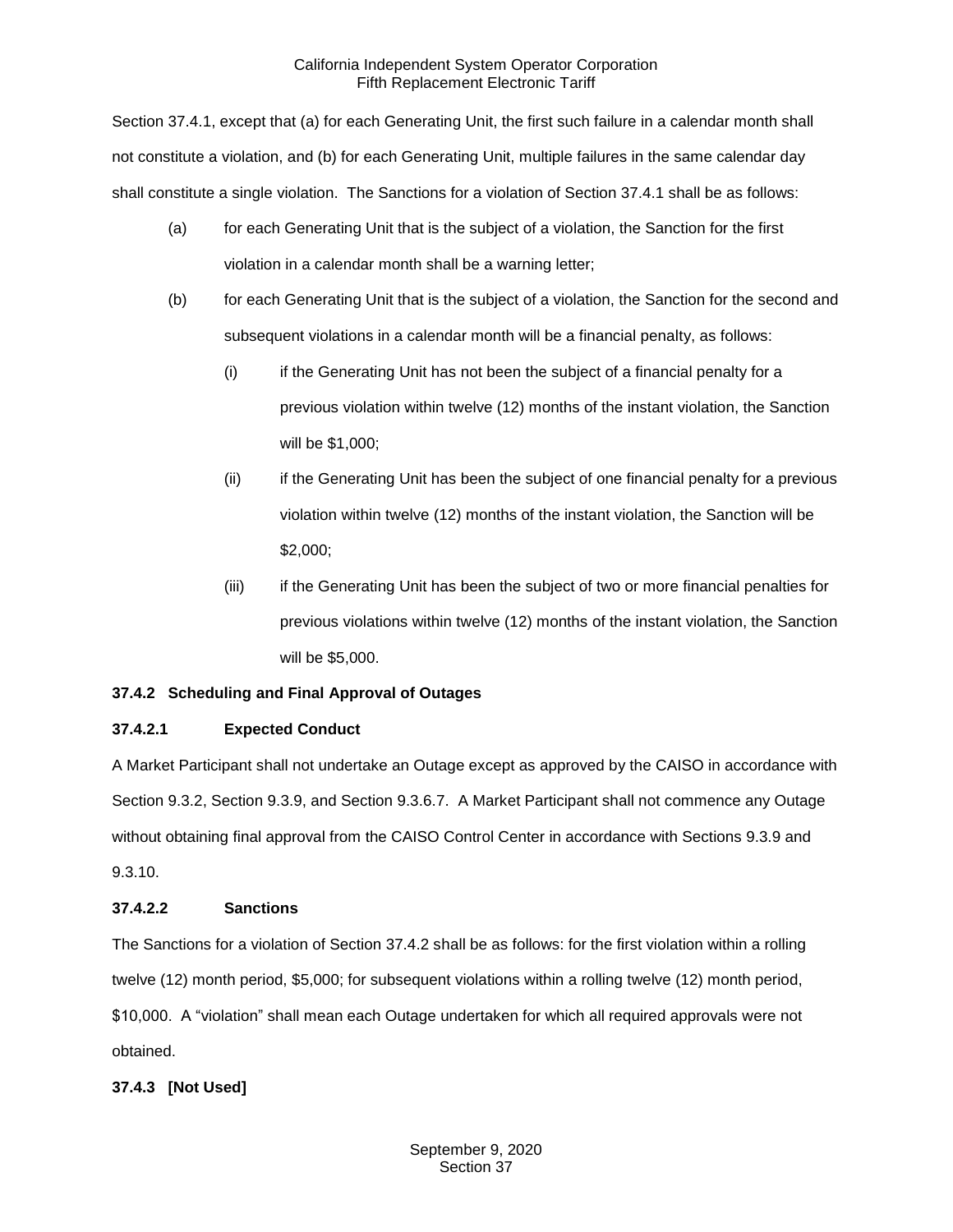# <span id="page-6-0"></span>**37.4.4 Enhancements and Exceptions**

Except as otherwise specifically provided, penalty amounts shall be tripled for any violation of Section 37.4.1 or 37.4.2 that occurs during a CAISO System Emergency.

# <span id="page-6-1"></span>**37.5 Provide Factually Accurate Information**

# <span id="page-6-2"></span>**37.5.1 [Not Used]**

# <span id="page-6-3"></span>**37.5.2 Inaccurate or Late Actual SQMD**

# **37.5.2.1 Expected Conduct**

Scheduling Coordinators representing Scheduling Coordinator Metered Entities shall provide complete and accurate Settlement Quality Meter Data for each Trading Hour and shall correct any errors in such data no later than forty-eight (48) Business Days after the Trading Day (T+48B). Failure either to submit complete and accurate Actual Settlement Quality Meter Data or to replace Estimated Settlement Quality Meter Data with complete and accurate Actual Settlement Quality Meter Data by T+48B is late Actual Settlement Quality Meter Data and shall be a violation of this rule. The failure to provide complete and accurate Actual Settlement Quality Meter Data, as required by Section 10.3.6 that causes an error to exist in such Settlement Quality Meter Data after forty-eight (48) Business Days after the Trading Day (T+48B) shall be a violation of this rule. Scheduling Coordinators that fail to submit Scheduling Coordinator Estimated Settlement Quality Meter Data that is complete and based on a good faith estimate that reasonably represents Demand and/or Generation quantities for each Settlement Period as required by Section 10 shall be a violation of this rule and may be referred to DMM for investigation.

## **37.5.2.2 Sanctions**

Violations under this Section 37.5.2 shall be subject to Sanction described in Section 37.11.

## **37.5.2.3 Disposition of Sanction Proceeds**

For purposes of redistributing collected market adjustments, any amounts collected under this provision shall be applied first to those parties affected by the conduct. Any excess amounts shall be disposed of as set forth in Section 37.9.4.

# <span id="page-6-4"></span>**37.6 Provide Information Required by CAISO Tariff**

# <span id="page-6-5"></span>**37.6.1 Required Information Generally**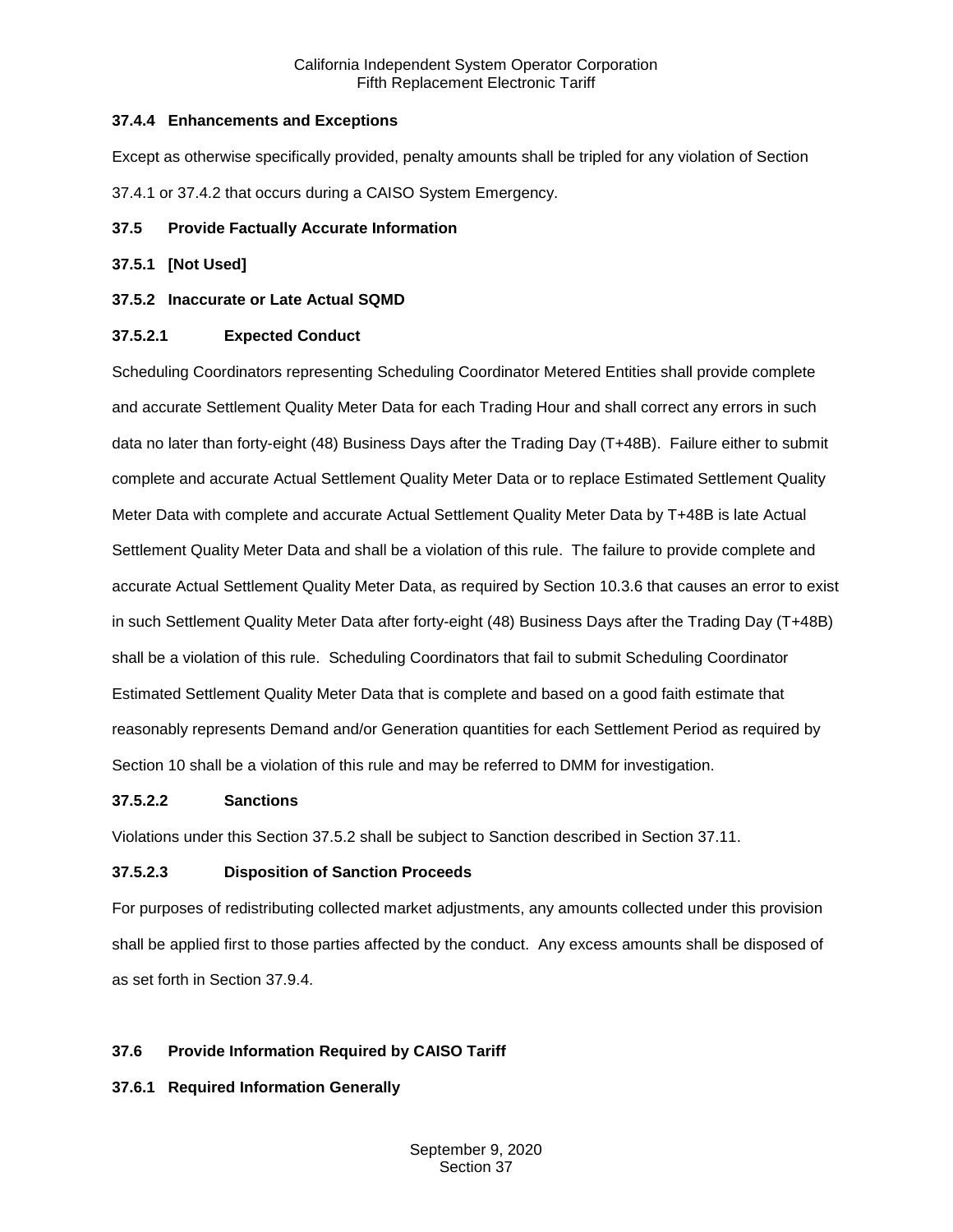## **37.6.1.1 Expected Conduct**

Except as provided below in Section 37.6.4 (Review by FERC), all information that is required to be submitted to the CAISO under the CAISO Tariff must be submitted by the specified deadline. For the purposes of this Section 37.6.1.1, the specified deadline is either the deadline established directly in the CAISO Tariff or, where the CAISO Tariff does not establish a specific deadline, by the deadline that the CAISO has authority to establish under the CAISO Tariff.

## **37.6.1.2 Sanctions**

Except as otherwise provided below, in Section 37.6.2 and Section 37.6.3, the Sanction for a violation of Section 37.6.1.1 shall be \$500 for each day that the required information is late.

#### <span id="page-7-0"></span>**37.6.2 Investigation Information**

#### **37.6.2.1 Expected Conduct**

Except as provided below in Section 37.6.4 (Review by FERC), Market Participants must submit information in response to a written request by the CAISO for information requested in the course of an investigation authorized by the CAISO by the deadline established in the request by the CAISO.

#### **37.6.2.2 Sanctions**

The Sanction for a violation of Section 37.6.2 shall be as follows: for the first violation in a rolling twelve (12) month period, \$1000/day; for the second violation in a rolling twelve (12) month period, \$2000/day; for the third and subsequent violations in a rolling twelve (12) month period, \$5000/day. For purposes of this subsection, a violation shall be each failure to provide a full response to a written request and the Sanction shall be determined from the date that the response was due until a full response to the request is received.

## <span id="page-7-1"></span>**37.6.3 Audit Materials**

## **37.6.3.1 Expected Conduct**

Except as provided below in Section 37.6.4 (Review by FERC), Market Participants shall comply with the CAISO's audit and/or test procedures authorized pursuant to Section 10.3.10, and further shall perform and submit an annual self-audit as required by the procedures the ISO establishes pursuant to Section 10.3.10, including procedures established relating to the deadline for submitting the required audit.

#### **37.6.3.2 Sanctions**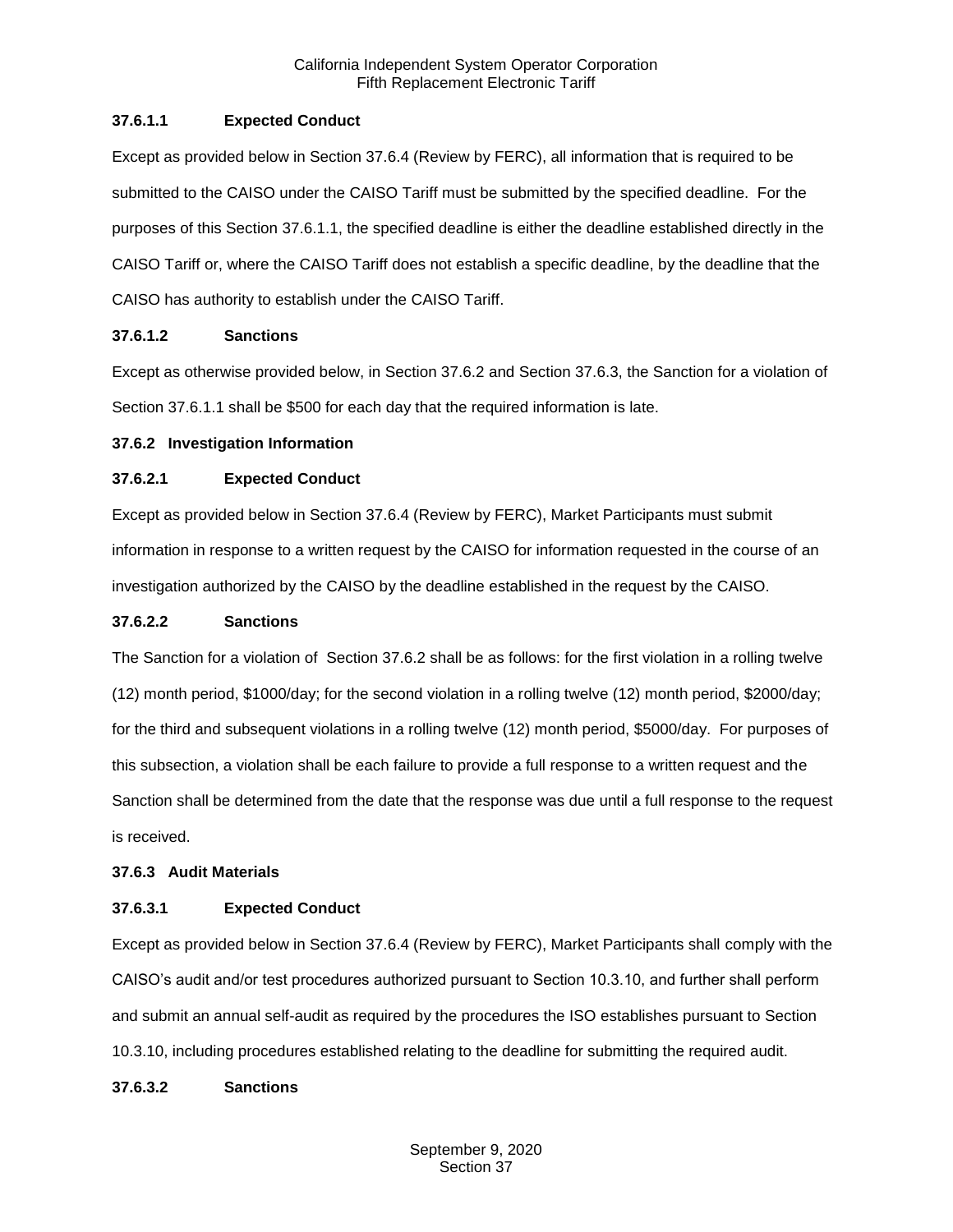For failure to submit an audit report as required by Section 10.3.10.1, the Sanction shall be \$1000/day until such report is received by the CAISO. For all other violations of this rule the Sanctions shall be as follows: for the first violation in a rolling twelve (12) month period, \$1000/day; for the second violation in a rolling twelve (12) month period, \$2000/day; for the third and subsequent violations in a rolling twelve (12) month period, \$5000/day. For purposes of this subsection, a "violation" shall be each failure to provide all information required under the audit or test, from the date that the information was due until all required information is received by the CAISO.

#### <span id="page-8-0"></span>**37.6.4 Review by FERC**

A Market Participant who objects to an information, audit or test obligation that is enforceable under Section 37.6.1, Section 37.6.2 or Section 37.6.3 above shall have the right immediately (and in all events, no later than the due date for the information) to seek review of the obligation with FERC. In the event that such review is sought, the time for submitting the response or other information to the CAISO shall be tolled until FERC resolves the issue.

<span id="page-8-1"></span>**37.7 [Not Used]**

#### <span id="page-8-2"></span>**37.8 Process for Investigation and Enforcement**

#### <span id="page-8-3"></span>**37.8.1 Purpose; Scope**

The provisions of this Section 37.8 set forth the procedures by which the CAISO will independently investigate potential violations of the Rules of Conduct and administer enforcement activities. Except as hereinafter provided the provisions of this section apply to the Rules of Conduct set forth in Sections 37.2 through 37.6.

#### <span id="page-8-4"></span>**37.8.2 Referrals to FERC**

Section 37.2.1, Section 37.2.3, Section 37.2.4, and Section 37.3.1 shall be enforced by FERC, in accordance with FERC's rules and procedures. Pursuant to Section 11 of Appendix P, DMM shall refer suspected violations of Section 37.2.1, Section 37.2.3, Section 37.2.4, and Section 37.3.1 to FERC. For violations of this Section 37 that are enforced by FERC, Section 37.8.3, Section 37.8.4, Section 37.8.5, Section 37.8.6, Section 37.8.7, Section 37.8.8, Section 37.8.9, and Section 37.8.10 shall not apply to any investigation DMM may conduct prior to submitting a referral to FERC.

#### <span id="page-8-5"></span>**37.8.3 Investigation**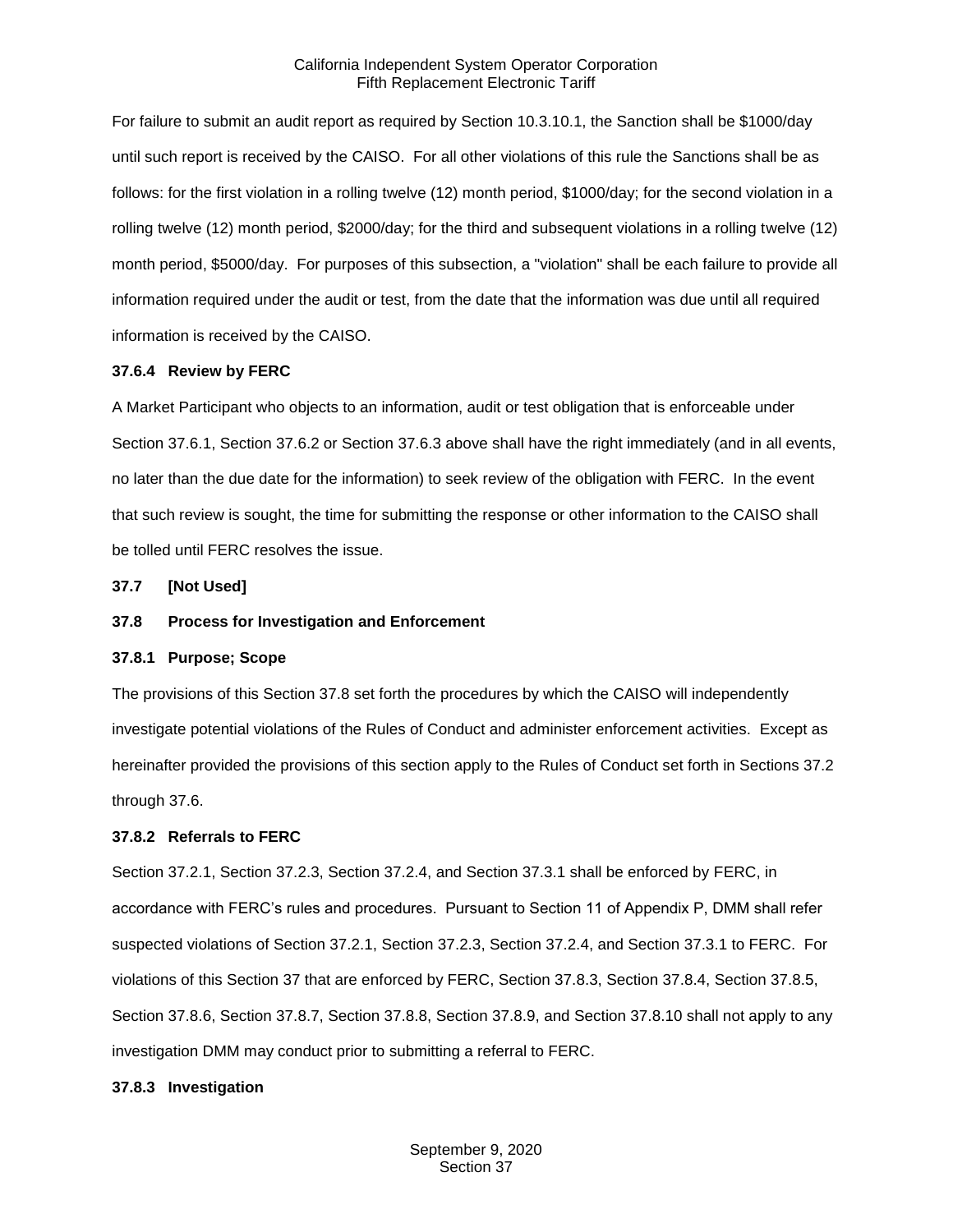The CAISO shall conduct a reasonable investigation seeking available facts, data, and other information relevant to the potential Rules of Conduct violation.

#### <span id="page-9-0"></span>**37.8.4 Notice**

The CAISO shall provide notice of the investigation in sufficient detail to allow for a meaningful response to the Scheduling Coordinator and, as limited below, to all Market Participants the Scheduling Coordinator represents that are the subject(s) of the investigation. The CAISO shall contact the Market Participant(s) that may be involved, so long as the CAISO has sufficient objective information to identify and verify the role of the Market Participant(s) in the potential Rules of Conduct violation. Such Market Participant(s) will likely have an existing contractual relationship with the CAISO (e.g., UDC, MSS, CAISO Metered Entity, Participating Transmission Owner, Participating Generator, Participating Load, Distributed Energy Resource Provider, or Demand Response Provider).

#### <span id="page-9-1"></span>**37.8.5 Opportunity to Present Evidence**

The CAISO shall provide an opportunity to the Market Participant(s) that are the subject(s) of the investigation to present any issues of fact or other information relevant to the potential Rules of Conduct violation being investigated. The CAISO shall consider all such information or data presented.

## <span id="page-9-2"></span>**37.8.6 Results of Investigation**

The CAISO shall notify the Market Participant(s) that are the subject(s) of the investigation of the results of the investigation. The Market Participant(s) shall have thirty (30) days to respond to the findings of the CAISO before the CAISO makes a determination of whether a Sanction is required by this CAISO Tariff.

## <span id="page-9-3"></span>**37.8.7 Statement of Findings and Conclusions**

Where the investigation results in a Sanction, the CAISO shall state its findings and conclusions in writing, and will make such writing available to the Scheduling Coordinator and, as provided in Section 37.8.4, to the Market Participant(s) that are the subject(s) of the investigation.

#### <span id="page-9-4"></span>**37.8.8 [Not Used]**

## <span id="page-9-5"></span>**37.8.9 Record of Investigation**

Where an investigation results in a Sanction, the CAISO will maintain a record of the investigation until its decision has been finally reviewed, if review is sought, or until the period for seeking review has expired.

## <span id="page-9-6"></span>**37.8.10 Review of Determination**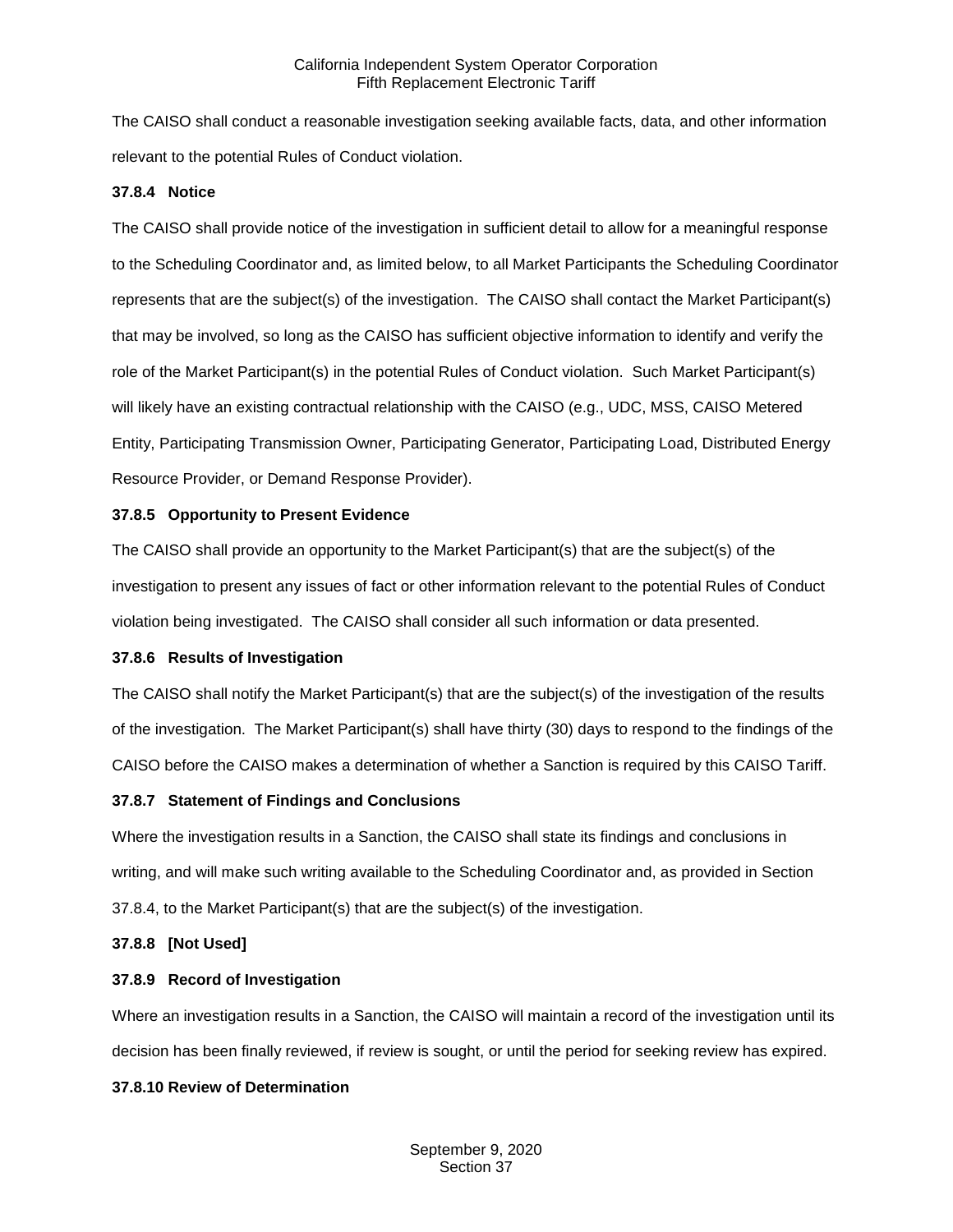A Scheduling Coordinator that receives a Sanction, or a Market Participant whose conduct gave rise to the Sanction, may obtain immediate review of the CAISO's determination by directly appealing to FERC, in accordance with FERC's rules and procedures. In such case, the applicable Scheduling Coordinator shall also dispute the Recalculation Settlement Statement containing the financial penalty, in accordance with Section 11. The Recalculation Settlement Statement dispute and appeal to FERC must be made in accordance with the timeline for raising disputes specified in Section 11.29.8. The penalty will be tolled until FERC renders its decision on the appeal. The disposition by FERC of such appeal shall be final, and no separate dispute of such Sanction may be initiated under Section 13. For the purpose of applying the time limitations set forth in Section 37.10.1, a Sanction will be considered assessed when it is included on a Recalculation Settlement Statement, whether or not the CAISO accepts a Scheduling Coordinator's dispute of such Recalculation Settlement Statement pending resolution of an appeal to FERC in accordance with this section or Section 37.9.3.3.

#### <span id="page-10-0"></span>**37.9 Administration of Sanctions**

#### <span id="page-10-1"></span>**37.9.1 Assessment, Waivers and Adjustments**

Penalty amounts for violation of these Rules of Conduct shall be calculated as specified in Section 37.4.1.2, Section 37.4.2.2, Section 37.4.4, Section 37.5.2.2, Section 37.6.1.2, Section 37.6.2.2, and Section 37.6.3.2.

## <span id="page-10-2"></span>**37.9.2 [Not Used]**

| <b>INot Used1</b> |
|-------------------|
| [Not Used]        |
| [Not Used]        |
|                   |

- **37.9.2.4 [Not Used]**
- **37.9.2.5 [Not Used]**
- **37.9.2.6 [Not Used]**

# <span id="page-10-3"></span>**37.9.3 Settlement**

## **37.9.3.1 Settlement Statements**

The CAISO will administer any penalties issued under this Section 37 through Recalculation Settlement Statements, as relevant, issued to the responsible Scheduling Coordinator by the CAISO. Before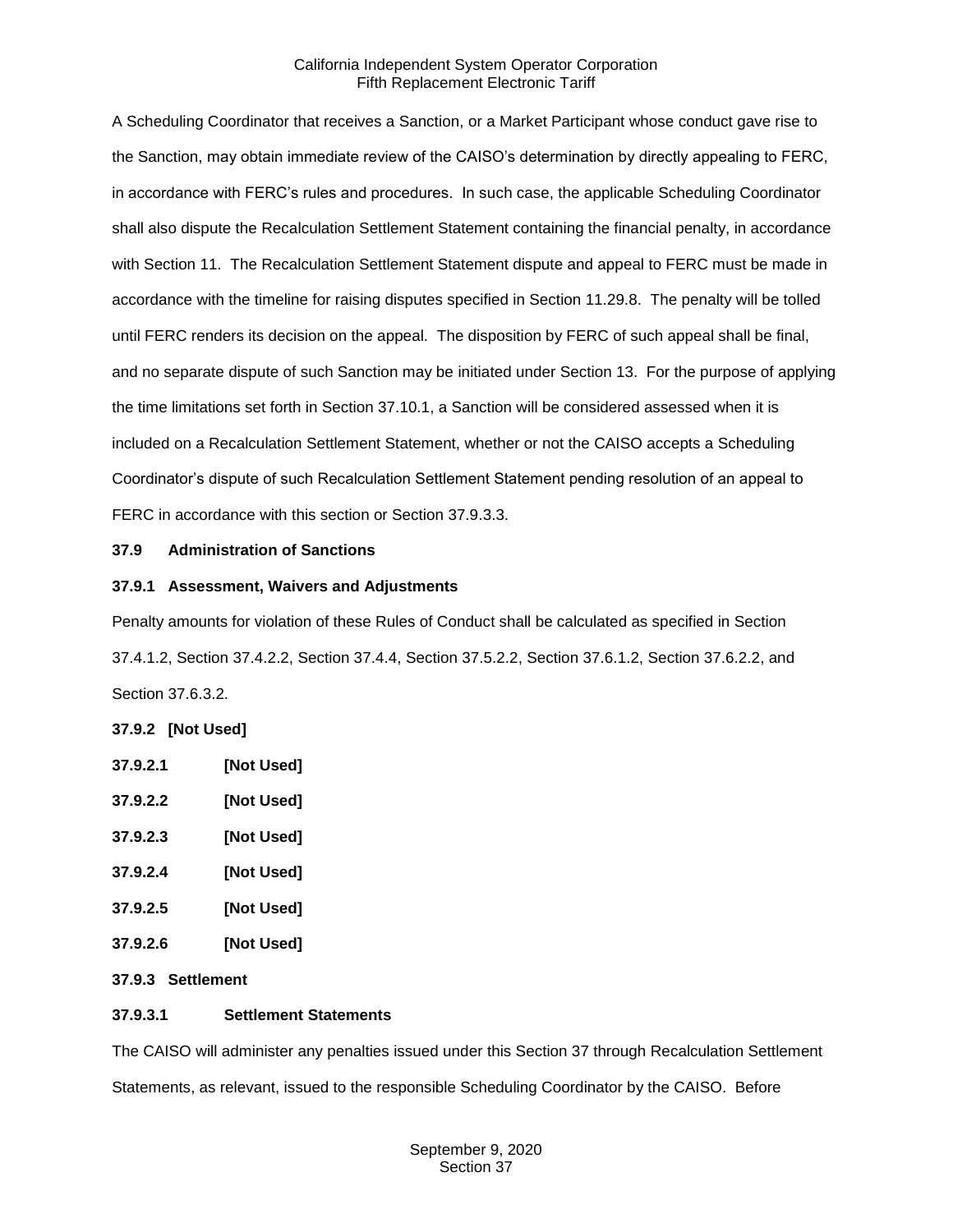invoicing a financial penalty through the Settlement process, the CAISO will provide a description of the penalty to the responsible Scheduling Coordinator and all Market Participants the Scheduling Coordinator represents that are liable for the penalty, when the CAISO has sufficient objective information to identify and verify responsibility of such Market Participants. The description shall include the identity of the Market Participant that committed the violation and the amount of the penalty.

#### **37.9.3.2 Payment**

Except as provided in Section 37.8.10 or Section 37.9.3.3 below, the Scheduling Coordinator shall be obligated to pay all penalty amounts reflected on Settlement Statements to the CAISO pursuant to the CAISO's Settlement process, as set forth in Section 11.

#### **37.9.3.3 Other Responsible Party**

Where a party or parties other than the Scheduling Coordinator is responsible for the conduct giving rise to a penalty reflected on a Settlement Statement, and where the Scheduling Coordinator bears no responsibility for the conduct, such other party or parties ultimately shall be liable for the penalty. Under such circumstances, the Scheduling Coordinator shall use reasonable efforts to obtain payment of the penalty from the responsible party(ies) and to remit such payment to the CAISO in the ordinary course of the Settlement process. In the event that the responsible party(ies) wish to dispute the penalty, or the Scheduling Coordinator otherwise is unable to obtain payment from the responsible parties, the Scheduling Coordinator shall notify the CAISO and dispute the Settlement Statement. The CAISO promptly shall notify FERC. If the CAISO finds that a Market Participant separate from the Scheduling Coordinator that is unable to obtain payment from the responsible party(ies) is solely responsible for a violation, the Scheduling Coordinator that is unable to obtain payment may net its payment of its Invoice amount by the amount of the penalty in question. The CAISO may refuse to offer further service to any responsible party that fails to pay a penalty, unless excused under the terms of the CAISO Tariff, by providing notice of such refusal to the Scheduling Coordinator. Following such notice, the Scheduling Coordinator shall be liable for any subsequent penalties assessed on account of such responsible party.

## **37.9.3.4 [Not Used]**

## <span id="page-11-0"></span>**37.9.4 Disposition of Proceeds**

The CAISO shall collect penalties assessed pursuant to this Section 37.9 and deposit such amounts in an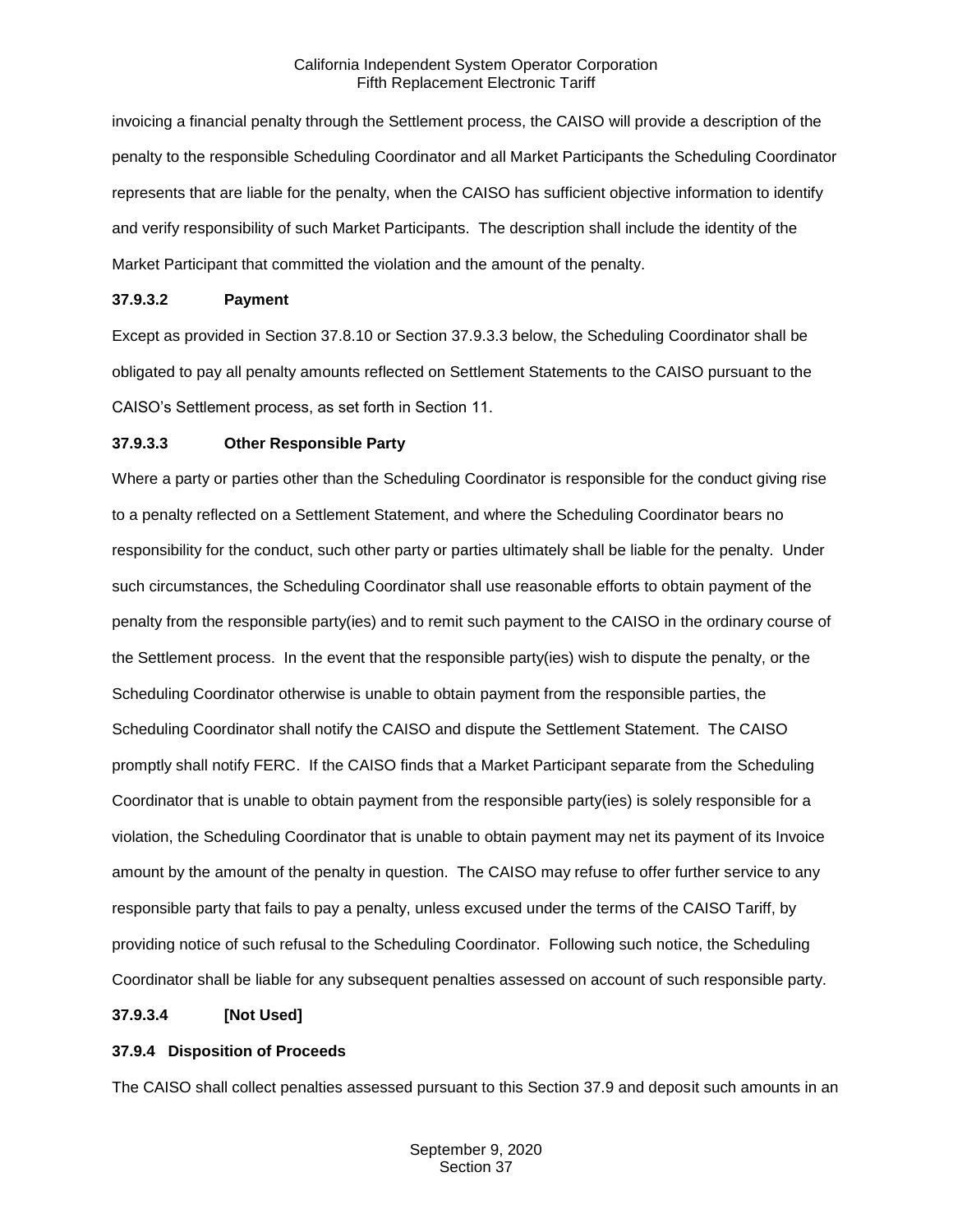interest bearing trust account. After the end of each calendar year, the CAISO shall distribute the penalty amounts together with interest earned through payments to Scheduling Coordinators as provided herein. For the purpose of this Section 37.9.4, "eligible Market Participants" shall be those Market Participants that were not assessed a financial penalty pursuant to this Section 37 during the calendar year. Each Scheduling Coordinator that paid GMC during the calendar year will identify, in a manner to be specified by the CAISO, the amount of GMC paid by each Market Participant for whom that Scheduling Coordinator provided service during that calendar year. The total amount assigned to all Market Participants served by that Scheduling Coordinator in such calendar year (including the Scheduling Coordinator itself for services provided on its own behalf), shall equal the total GMC paid by that Scheduling Coordinator.

The CAISO will calculate the payment due each Scheduling Coordinator based on the lesser of the GMC actually paid by all eligible Market Participants represented by that Scheduling Coordinator, or the product of a) the amount in the trust account, including interest, and b) the ratio of the GMC paid by each Scheduling Coordinator for eligible Market Participants, to the total of such amounts paid by all Scheduling Coordinators. Each Scheduling Coordinator is responsible for distributing payments to the eligible Market Participants it represented in proportion to GMC collected from each eligible Market Participant.

Prior to allocating the penalty proceeds, the CAISO will obtain FERC's approval of its determination of eligible Market Participants and their respective shares of the trust account proceeds. If the total amount in the trust account to be so allocated exceeds the total GMC obligation of all eligible Market Participants, then such excess shall be treated in accordance with Section 11.29.9.6.3.

#### <span id="page-12-0"></span>**37.10 Miscellaneous**

#### <span id="page-12-1"></span>**37.10.1 Time Limitation**

An investigation of events potentially subject to Sanction by the CAISO under this Section 37 must be commenced within ninety (90) days of discovery of the events. Sanctions may be assessed under this Section 37 up to one year after discovery of the events constituting the violation, but no later than three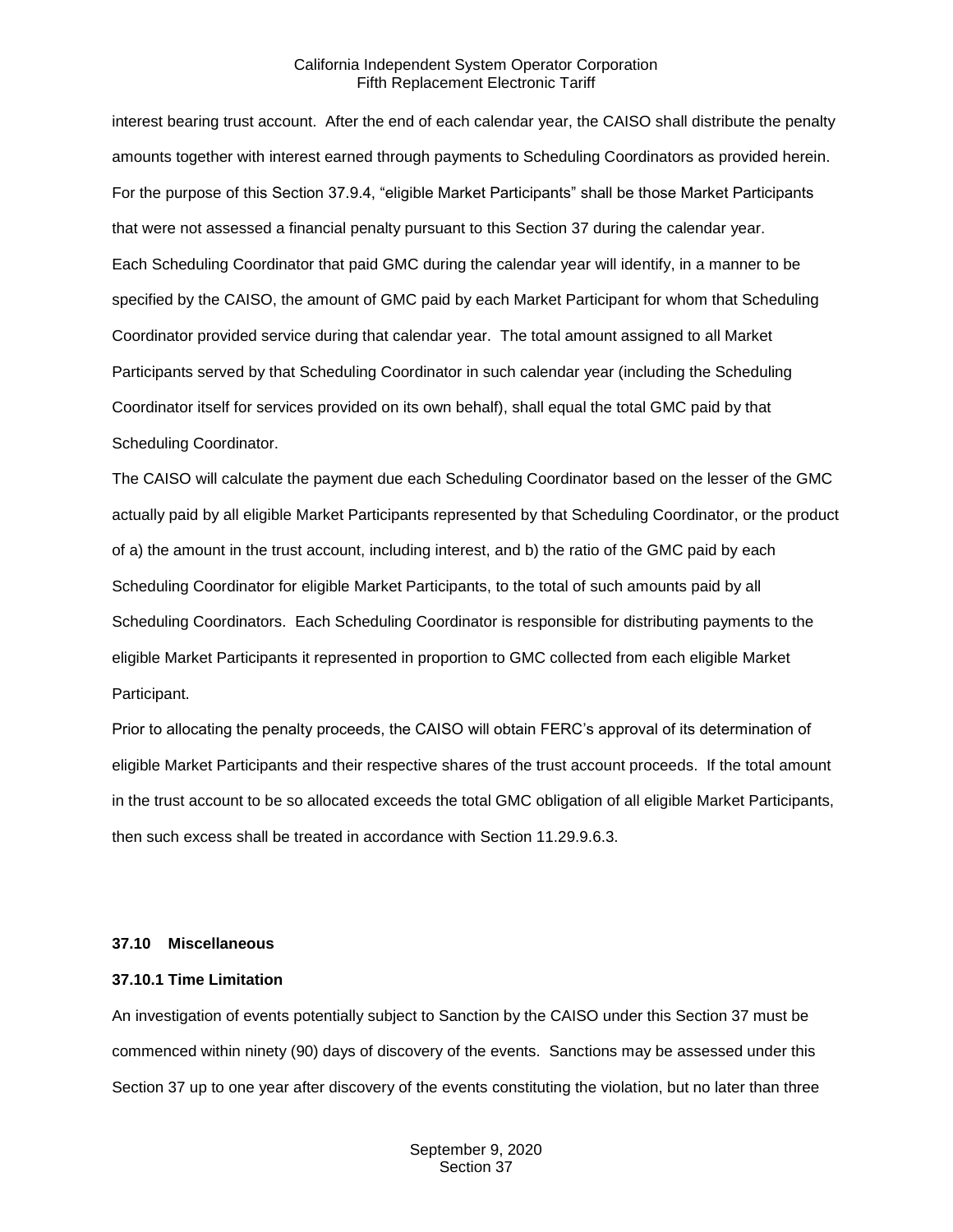years after the date of the violation. Nothing in this section shall limit the rights or liabilities of any party under any other provision of applicable laws, regulations or tariff provisions.

#### <span id="page-13-0"></span>**37.10.2 No Limitation on other Rights**

Nothing contained in this Section 37 shall limit the ability of the CAISO to collect information from Market Participants or to establish new provisions pursuant to Section 15.

#### <span id="page-13-1"></span>**37.11 Method for Calculating Penalties**

#### <span id="page-13-2"></span>**37.11.1 Inaccurate or Late Actual SQMD Penalty**

There is no Sanction for the submission of inaccurate or late Actual Settlement Quality Meter Data used for a Recalculation Settlement Statement T+ 12B. However, failure by a Scheduling Coordinator, under a specific SCID, to submit Actual Settlement Quality Meter Data or to replace Estimated Settlement Quality Meter Data with Actual Settlement Quality Meter Data by forty-eight (48) Business Days after the Trading Day (T+48B) for one or more scheduled Resource IDs for a given Trading Day is late Actual Settlement Quality Meter Data and constitutes a Rule of Conduct violation. The Sanction is \$1,000 and the Scheduling Coordinator is required to submit Actual Settlement Quality Meter Data during the period specified in Section 10.3.6.4 for Recalculation Settlement Statement T+9M. Where a Scheduling Coordinator fails to submit Actual Settlement Quality Meter Data or to replace Estimated Settlement Quality Meter Data with Actual Settlement Quality Meter Data by T+48B for one or more scheduled Resource IDs for a given Trading Day and that Scheduling Coordinator also fails to submit Actual Settlement Quality Meter Data during the period specified in Section 10.3.6.4 for Recalculation Settlement Statement T+9M, then the Scheduling Coordinator shall also be levied a Sanction of \$3,000. The submission by a Scheduling Coordinator of Actual Settlement Quality Meter Data that causes an error to exist in such Actual Settlement Quality Meter Data after T+48B shall constitute inaccurate Actual Settlement Quality Meter Data and is a Rule of Conduct violation. The Sanction is \$1,000. All violations of this Section 37.11.1 shall be found per SCID per Trading Day and all Sanctions assessed under this Section 37.11.1 shall be levied per SCID per Trading Day. Accordingly, for any given trade date, one Scheduling Coordinator may be found to have committed multiple violations of, and may be assessed multiple Sanctions under, this Section 37.11.1.

#### <span id="page-13-3"></span>**37.11.2 Inaccurate or Actual SQMD Penalty without Recalculation Settlement Statement**